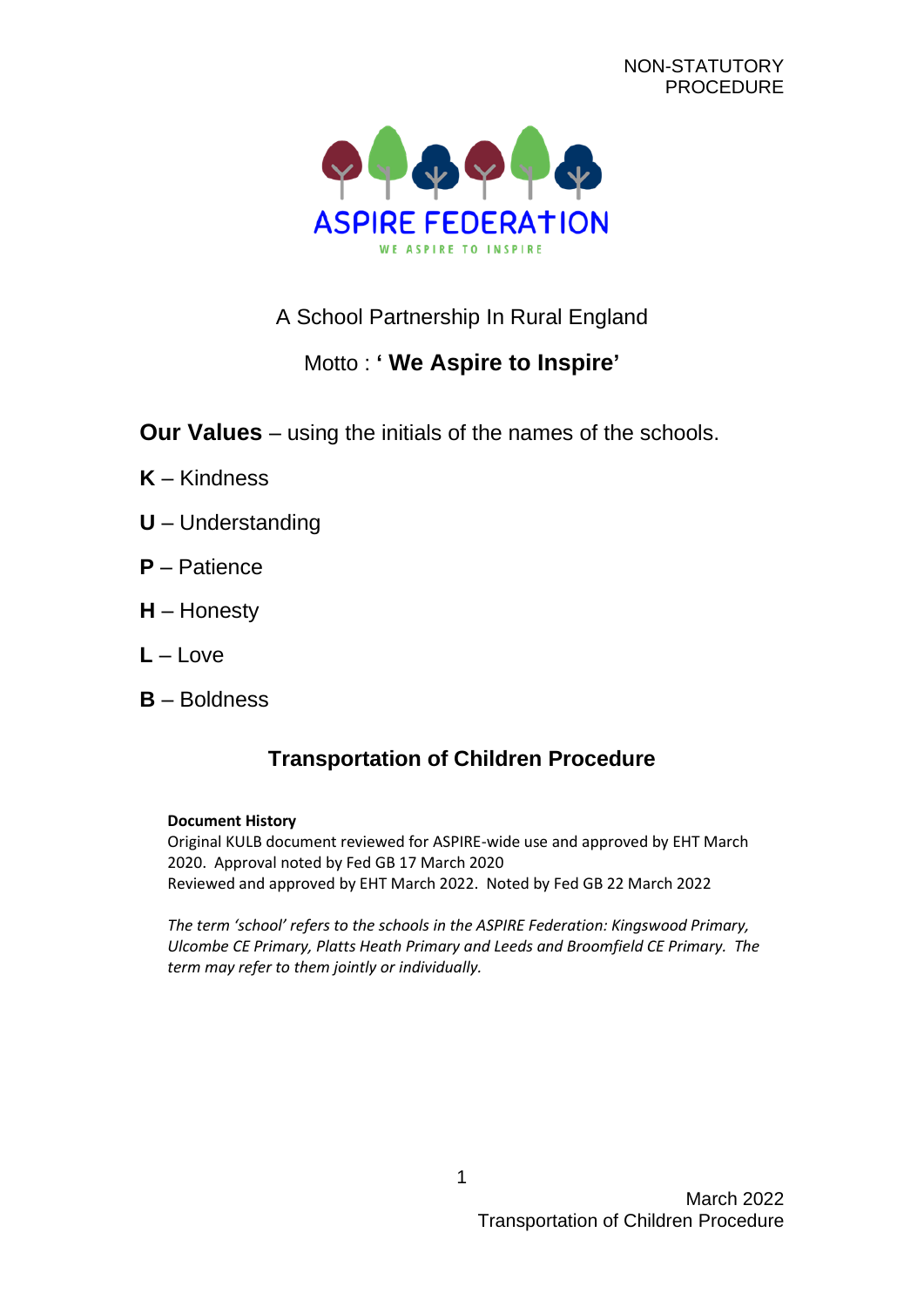At our two Church of England schools this policy will be delivered through strong links made to our Christian values:

### **Leeds & Broomfield Church of England Primary School**

At Leeds & Broomfield we build strong foundations for all; to learn, flourish and fill their hearts with God's love. Everyone is important, valued and needed to make L&B grow. We give a quality all round nurturing education which develops the whole child; If the rain came we would not fall.

"*As many hands build a house, so many hearts make a school."*

*(Matthew Ch 7 24-27)*

### **RESPECT RESILIENCE EMPATHY CURIOSITY HONESTY**

Our school Christian Values support the development of the children and all within the school and local community, giving the children and staff a positive outward looking view. The pupils and staff support and help each other and the local community enabling all to flourish.

We have explored the story of Matthew (Ch 7 24-27) showing curiosity, and the children felt empathy for the builder of the house on the sand, but said they must be resilient to try again. Jesus was honest with his followers and people followed and trusted him. The story continues showing how Jesus respected all and everyone who wanted to listen and learn could – no one was turned away. This high level of inclusion and respect is what makes Leeds and Broomfield a great school community to be part of 'many hearts make a school'.

### **Ulcombe Church of England Primary School**

"*Unity and diversity in the body – one body, many members."*

*(Corinthians Ch 12 12-27)*

### **HOPE RESPECT ENDURANCETRUST**

At Ulcombe Church of England Primary School endurance plays an important role in both our social learning and cultural ethos, where children aspire to be the best they can be. Diversity is the key to our curriculum and opportunities to progress and succeed both academically and as individuals are provided – many members working in unity with respect for each other. Hope is at the heart of our school community and is explicitly shown by both children and adults in our school, regardless of where the path of life leads them. Through God's love and trust each individual learns the skills important for them but also adds value to the community as a whole.

We are Ulcombe Church of England Primary School and each one of us is a part of it!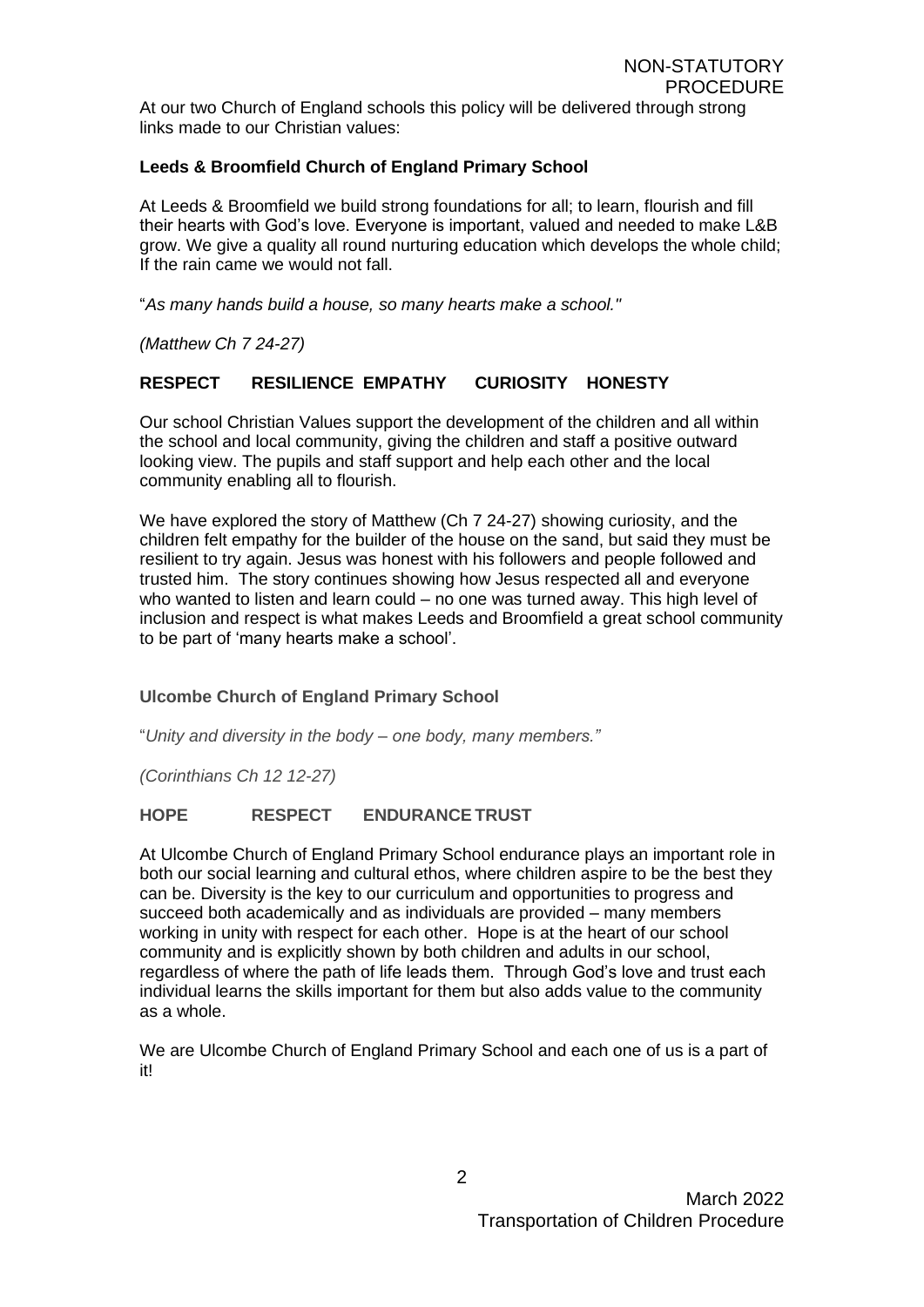### **Transportation of Children Procedure**

As a general policy, the Executive Headteacher and governing body support the principal of involving parents in school and extra-curricular activities. There has to be awareness within this procedure that contact needs to be regulated, monitored and as safe as possible. This is so that curriculum work benefits from this support and 'unsafe' contact is screened wherever feasible.

When parents agree to transport children other than their own, on a regular basis to school activities, they will be required to complete a DBS check. If they consider that they will only be able to provide transport occasionally, the school will ensure that every precaution possible has been taken to ensure that the children will be transported safely. This includes the following requirements, which the parent must agree to;

1. On each and every occasion, to sign and return the statement given below;

I am able to transport………**(number)** children **to/from** *location*, (leaving school at *time* and **returning by** *time*). **I will ensure that seat belts are used to restrain the children in my care and confirm that my vehicle is insured and in a roadworthy condition. I am not aware of any reason, medical or otherwise, which would prevent me from transporting children safely.**

#### **Please insert details / delete items where appropriate.**

Signed…………………………… Parent / Guardian

2. Once only, at the beginning of each year;

#### **Use of Parents or Volunteers' Cars to assist with transporting children on school activities**

All drivers must:

- Hold a valid driver licence for the type of vehicle being driven
- Be fit to drive
- Have no medical condition which affects their ability to drive
- Have a valid MOT for any vehicle older than 3 years old
- Ensure that any vehicle is roadworthy, including brakes, lights, tyres, bodywork, wipers, mirrors, etc.
- Ensure that any vehicle used has current road tax.

Insurance:

- Maintain valid insurance, as a minimum, for third party liability.
- Check with their insurance company and inform them that the driver occasionally conveys children on school activities. (this is unlikely to affect the cost of your insurance premium.)